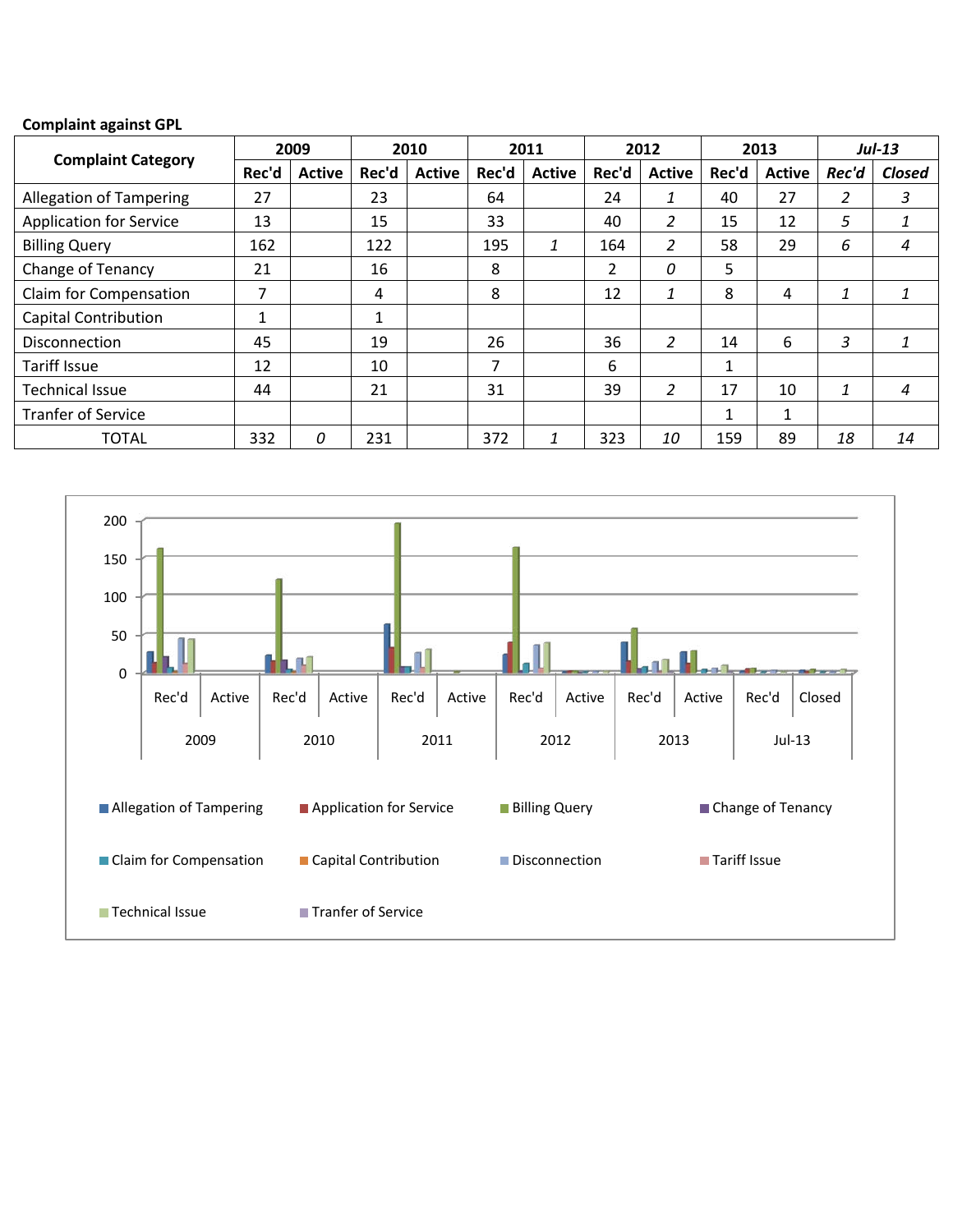## **Complaint against GWI**

|                                | 2009  |               | 2010           |               | 2011  |               | 2012  |               | 2013  |                | $Jul-13$ |        |
|--------------------------------|-------|---------------|----------------|---------------|-------|---------------|-------|---------------|-------|----------------|----------|--------|
| <b>Complaint Category</b>      | Rec'd | <b>Active</b> | Rec'd          | <b>Active</b> | Rec'd | <b>Active</b> | Rec'd | <b>Active</b> | Rec'd | <b>Active</b>  | Rec'd    | Closed |
| <b>Application for Service</b> | 3     |               | 1              |               | 7     |               | 7     |               | 6     | 3              |          |        |
| <b>Billing Query</b>           | 130   |               | 48             |               | 48    |               | 43    |               | 19    | 10             | 3        |        |
| Change of Tenancy              |       |               | 1              |               | 1     |               |       |               |       |                |          |        |
| Compensation                   |       |               | 1              |               |       |               | 2     |               |       |                |          |        |
| Disconnection                  | 16    |               | 13             |               | 16    |               | 19    |               | 6     | 3              |          |        |
| <b>Tariff Issue</b>            | 10    |               | $\overline{2}$ |               |       |               | 1     |               |       |                |          |        |
| <b>Technical Issue</b>         | 25    |               | 26             |               | 11    |               | 13    |               | 6     | $\overline{2}$ |          |        |
| Tampering                      |       |               |                |               |       |               | 1     |               |       |                |          |        |
| Misc                           | 8     |               | 3              |               |       |               |       |               |       |                |          |        |
| <b>TOTAL</b>                   | 192   |               | 95             |               | 84    |               | 86    |               | 37    | 18             | 3        |        |

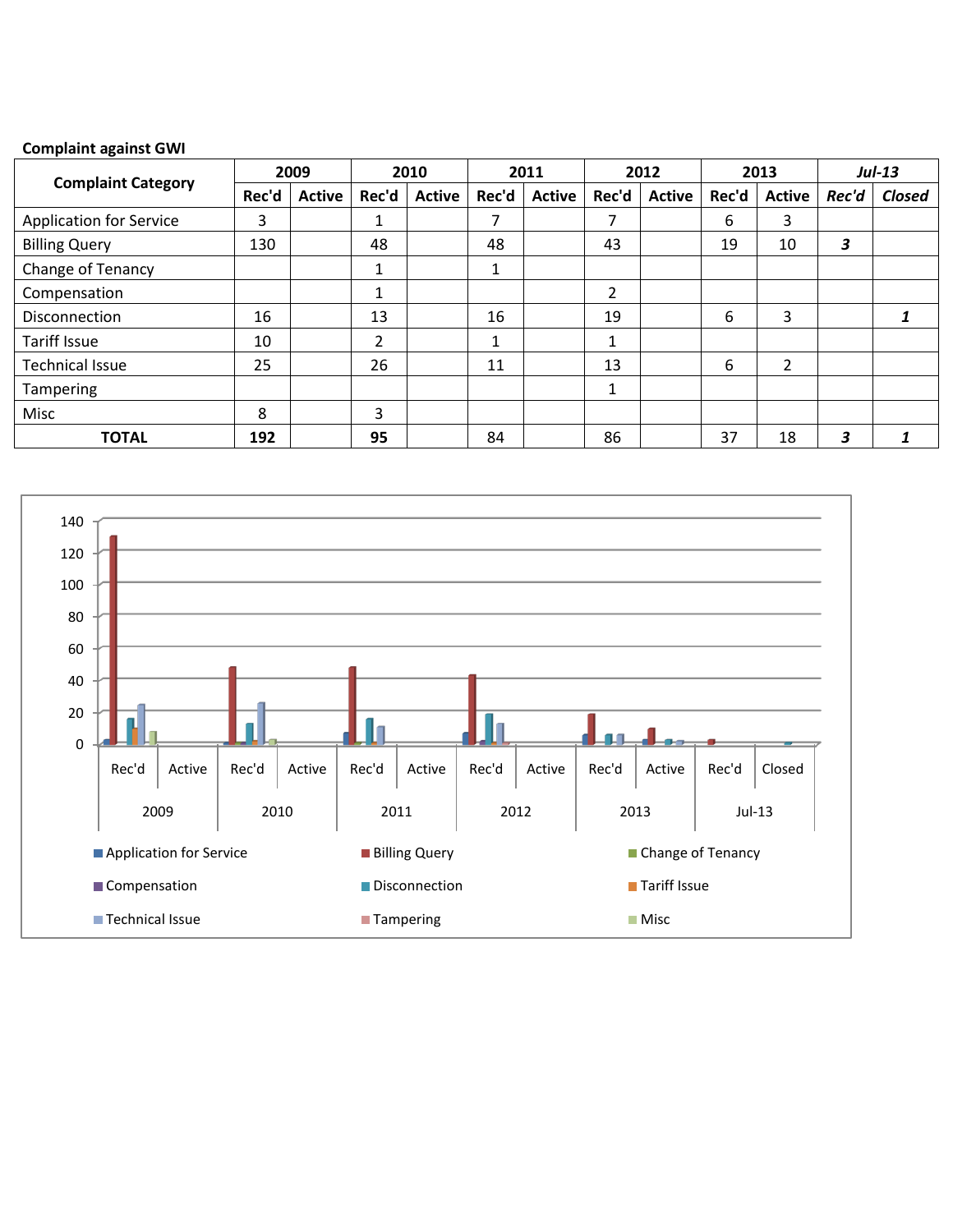## **Complaint against GTT**

|                                | 2009  |               | 2010                                                                    |               | 2011  |               | 2012  |               | 2013  |               | $Jul-13$ |        |
|--------------------------------|-------|---------------|-------------------------------------------------------------------------|---------------|-------|---------------|-------|---------------|-------|---------------|----------|--------|
| <b>Complaint Category</b>      | Rec'd | <b>Active</b> | Rec'd                                                                   | <b>Active</b> | Rec'd | <b>Active</b> | Rec'd | <b>Active</b> | Rec'd | <b>Active</b> | Rec'd    | Closed |
| <b>Application for Service</b> | 15    |               | 9                                                                       |               | 6     |               | 8     |               |       |               |          |        |
| <b>Billing Query</b>           | 9     |               | 4                                                                       |               | 2     |               | 10    |               | 10    | 2             |          |        |
| <b>Disconnection</b>           | 3     |               | 1                                                                       |               | 2     |               |       |               |       |               |          |        |
| Tariff Issue                   |       |               |                                                                         |               |       |               |       |               |       |               |          |        |
| <b>Technical Issue</b>         | 35    |               | 28                                                                      |               | 33    |               | 87    |               | 55    | 15            | 11       | 8      |
| <b>Transfer of Service</b>     | 4     |               | 1<br>$\mathbf{\mathbf{\mathbf{\mathbf{\mathbf{\mathbf{\mathbf{I}}}}}}}$ |               | 3     |               |       |               | 3     | 1             |          |        |
| Compensation                   |       |               |                                                                         |               |       |               |       |               |       |               |          |        |
| Misc                           | 8     |               | 4                                                                       |               |       |               |       |               |       |               |          |        |
| <b>TOTAL</b>                   | 74    |               | 47                                                                      |               | 47    |               | 112   |               | 70    | 19            | 13       | 11     |

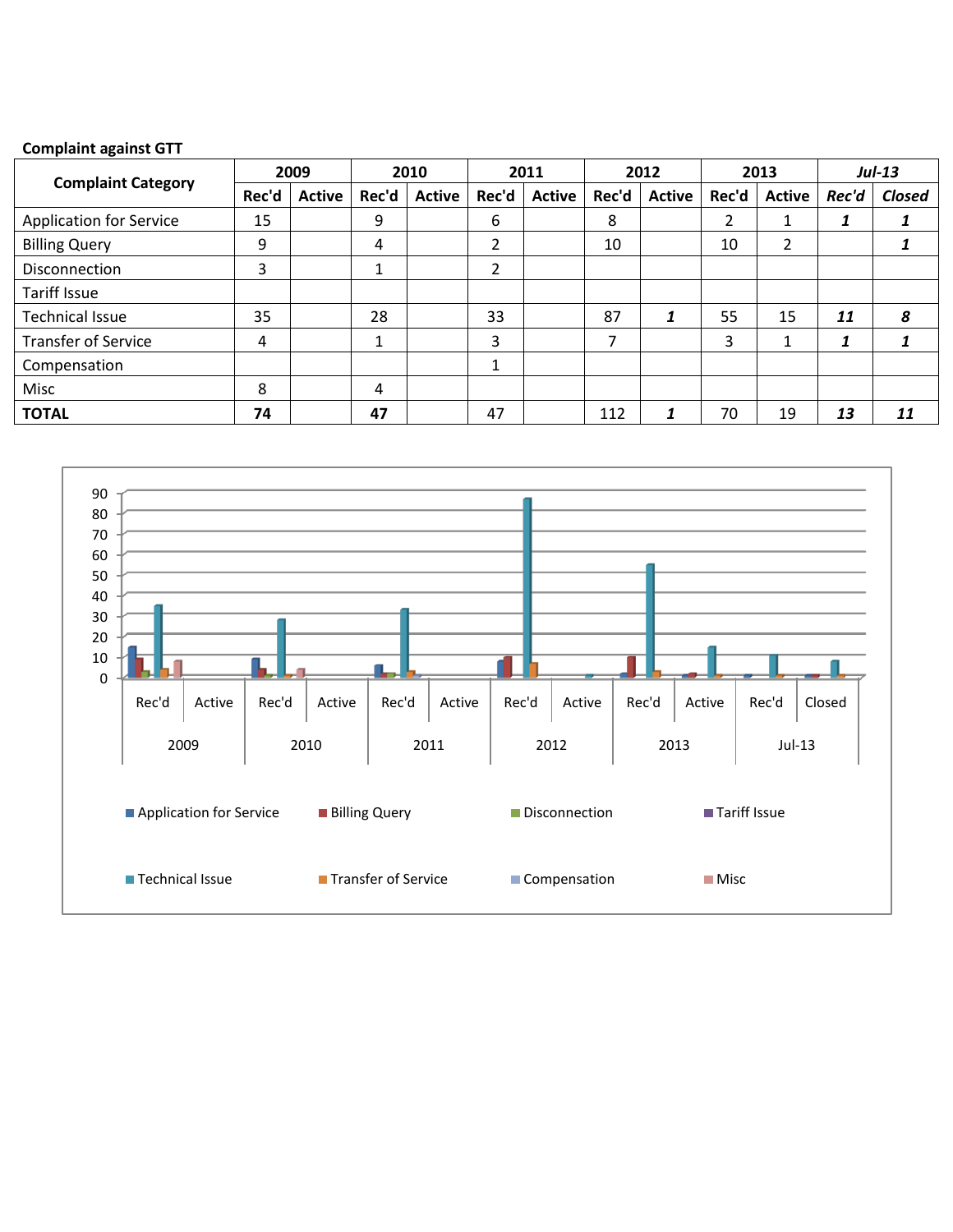# **Complaint against Digicel**

| <b>Complaint Category</b> | 2009  |               | 2010  |               | 2011  |        | 2012 |                        | 2013 |                | <b>Jul-13</b> |               |
|---------------------------|-------|---------------|-------|---------------|-------|--------|------|------------------------|------|----------------|---------------|---------------|
|                           | Rec'd | <b>Active</b> | Rec'd | <b>Active</b> | Rec'd | Active |      | Rec'd   Active   Rec'd |      | Active   Rec'd |               | <b>Closed</b> |
| <b>Billing Query</b>      |       |               |       |               |       |        |      |                        |      |                |               |               |
| <b>Technical Issue</b>    |       |               |       |               |       |        | ◠    |                        |      |                |               |               |
| Misc                      |       |               |       |               |       |        |      |                        |      |                |               |               |
| <b>TOTAL</b>              |       |               |       |               |       |        |      |                        |      |                |               |               |